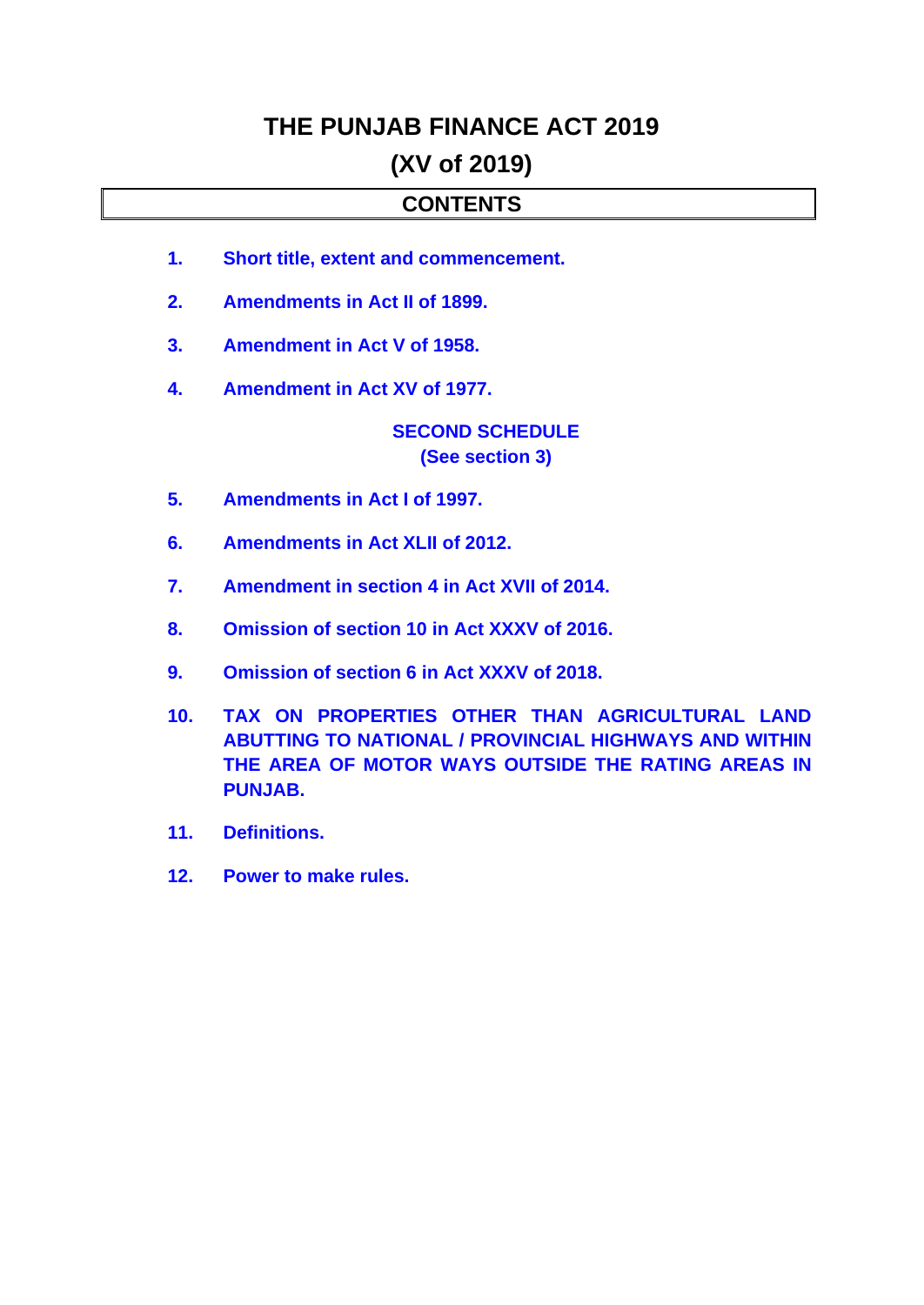### **TEXT**

# **1 THE PUNJAB FINANCE ACT 2019 (XV of 2019)**

*[28th June, 2019]*

#### An Act

### *to levy, alter and rationalize certain taxes, fees and duties in the Punjab.*

It is necessary in public interest to levy, alter and rationalize certain taxes, fees and duties in the Punjab; and, to deal with ancillary matters.

Be it enacted by Provincial Assembly of the Punjab as follows:

<span id="page-1-0"></span>**1. Short title, extent and commencement**.- (1) This Act may be cited as the Punjab Finance Act 2019.

(2) It extends to whole of the Punjab.

<span id="page-1-1"></span>(3) It shall come into force on the first day of July 2019.

**2. Amendments in Act II of 1899**.- In the Stamp Act, 1899 *(II of 1899)*, in Schedule I:

- (1) In Article 6, in sub Article (2):
	- (a) in clause (a), in para (i), under the heading "Proper Stamp-duty", for the words "one hundred thousand", the words "five hundred thousand" shall be substituted; and
	- (b) in clause (b), in para (i), under the heading "Proper Stamp-duty" for the words, "fifty thousand", the words "five hundred thousand" shall be substituted.
- (2) In Article 40, in clause (d), in para (i), under the heading "Proper Stamp-duty", for the words, "one hundred thousand", the words "five hundred thousand" shall be substituted.

<span id="page-1-2"></span>**3. Amendment in Act V of 1958**.- In the Punjab Urban Immovable Property Tax Act, 1958 *(V of 1958)*, in section 4, for clause (g), the following shall be substituted:

"(g) buildings and lands belonging to a widow, divorcee, a disabled person or a minor orphan, annual value of which does not exceed rupees two hundred and forty three thousand:

Provided that where the annual value is more than rupees two hundred and forty three thousand, the tax shall be levied on the amount in excess of the said amount.".

<span id="page-1-3"></span>**Explanation**: For purposes of this section, a minor orphan lady means an unmarried female orphan up to the age of twenty five years.

**4. Amendment in Act XV of 1977**.- In the Punjab Finance Act, 1977 *(XV of 1977)*, for SECOND SCHEDULE, the following shall be substituted:

<sup>1</sup>This Act was passed by Provincial Assembly of the Punjab on 26 June 2019; assented to by the Governor of the Punjab on 28 June 2019; and, was published in the Punjab Gazette (Extraordinary), dated: 28 June 2019, pp.4105-4114.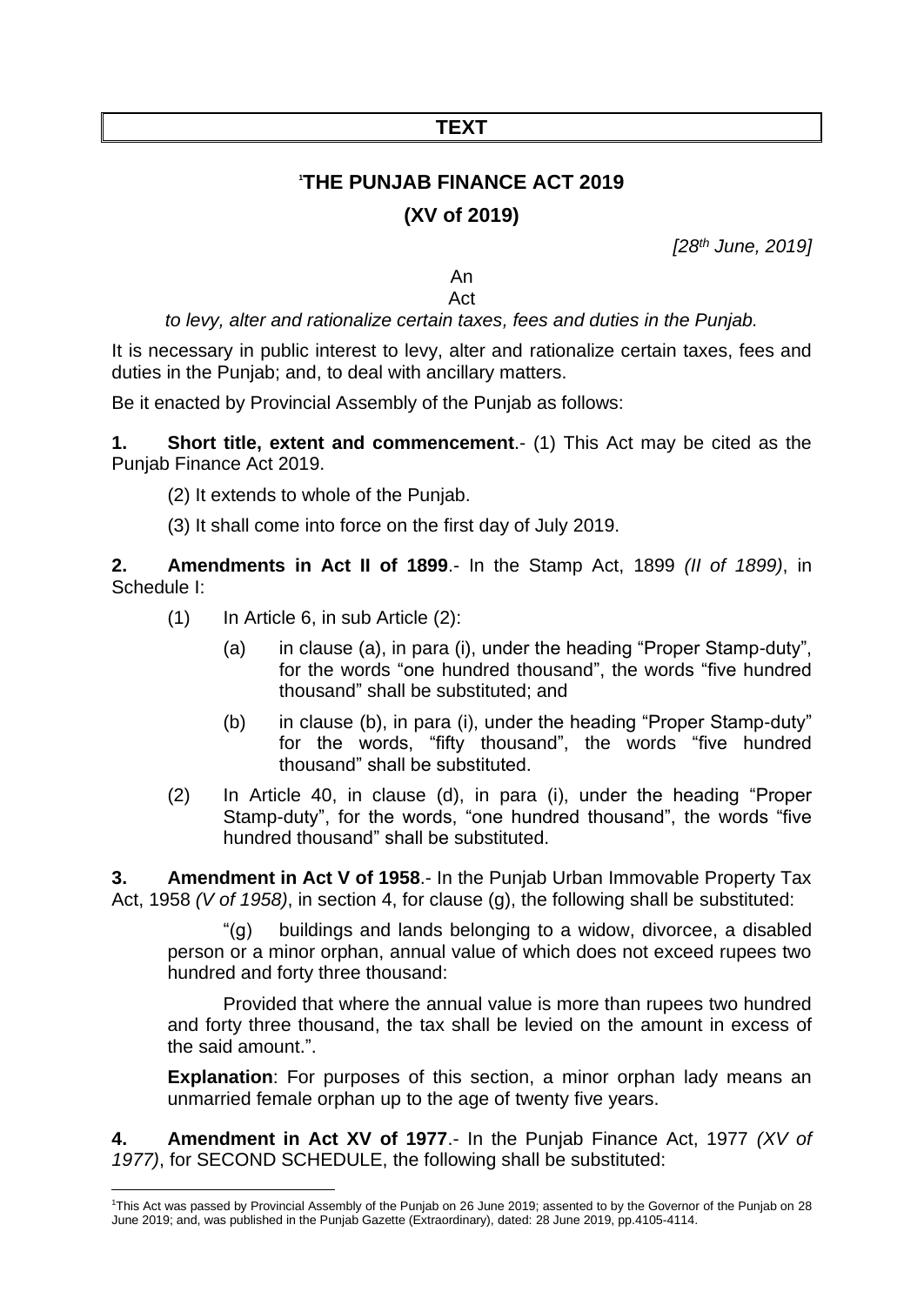### **SECOND SCHEDULE (See section 3)**

<span id="page-2-0"></span>

| Sr.No. |               | <b>Class of persons</b>                                                                                                                     | Rate of tax per<br>annum(rupees) |  |
|--------|---------------|---------------------------------------------------------------------------------------------------------------------------------------------|----------------------------------|--|
| 1.     |               | <b>Companies registered under the Companies</b><br>Act, 2017 or under the relevant law for the<br>time being in force, with paid up capital |                                  |  |
|        | i)            | Up to rupees 5 million                                                                                                                      | $10,000/-$                       |  |
|        | $\mathsf{ii}$ | exceeding rupees 5 million but not<br>exceeding rupees 50 million                                                                           | $30,000/-$                       |  |
|        | iii)          | exceeding rupees 50 million but not<br>exceeding rupees 100 million                                                                         | 70,000/-                         |  |
|        | iv)           | exceeding rupees 100 million but not<br>exceeding rupees 200 million                                                                        | 100,000/-                        |  |
|        | V)            | exceeding rupees 200 million                                                                                                                | 100,000/-                        |  |
| 2.     |               | Persons other than companies, owning<br>factories as defined under the Factories Act,<br>1932 and having                                    |                                  |  |
|        | i)            | employees not exceeding 10                                                                                                                  | $1,500/-$                        |  |
|        | ii)           | employees exceeding 10<br>but<br>not<br>exceeding 25                                                                                        | $5,000/-$                        |  |
|        | iii)          | employees exceeding 25                                                                                                                      | $7,500/-$                        |  |
| 3.     |               | Persons other than companies owning<br>commercial establishments having 10 or<br>more employees                                             |                                  |  |
|        | i)            | Within<br>(a)<br>Metropolitan<br>and<br><b>Municipal Corporation limits</b>                                                                 | $6,000/-$                        |  |
|        |               | (b)<br><b>Others</b>                                                                                                                        | 4,000/-                          |  |
|        | ii)           | All other commercial establishments<br>other than wholesalers and retailers                                                                 | $2,000/-$                        |  |
| 4.     | value         | Persons engaged in the import or export of<br>goods who, during the preceding financial<br>year, imported or exported goods of the          |                                  |  |
|        | i)            | exceeding rupees 1<br>lac<br>but<br>not<br>exceeding rupees 1 million                                                                       | $2,000/-$                        |  |
|        | ii)           | exceeding rupees 1 million but not  <br>exceeding rupees 5 million                                                                          | $3,000/-$                        |  |
|        | iii)          | exceeding rupees 5 million                                                                                                                  | $5,000/-$                        |  |
| 5.     | Contractors,  | builders<br>property<br>and                                                                                                                 |                                  |  |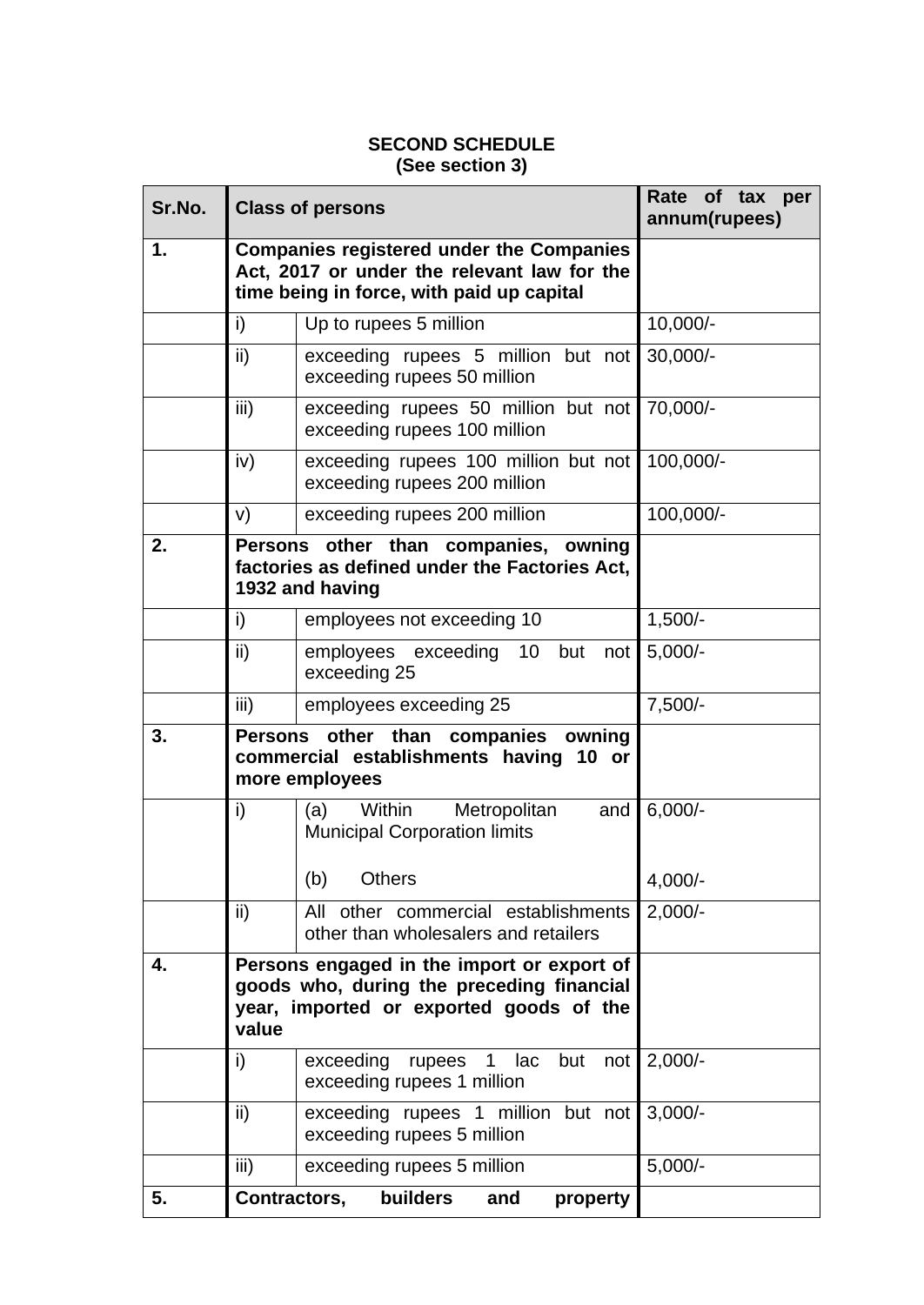| Sr.No. |               | <b>Class of persons</b>                                                                                                                                                                                                                                                                                   | Rate of tax per<br>annum(rupees) |
|--------|---------------|-----------------------------------------------------------------------------------------------------------------------------------------------------------------------------------------------------------------------------------------------------------------------------------------------------------|----------------------------------|
|        | autonomous    | developers, who during the preceding<br>financial year supplied to the Federal or the<br>Provincial Government or a company or a<br>factory or a commercial establishment or an<br>semi<br>or<br>autonomous<br>a<br>organization or any Local Authority; goods,<br>commodities and services of the value: |                                  |
|        | i)            | not exceeding rupees 1 million                                                                                                                                                                                                                                                                            | $1,000/-$                        |
|        | ii)           | exceeding rupees 1 million but not<br>exceeding rupees 10 million                                                                                                                                                                                                                                         | $6,000/-$                        |
|        | iii)          | exceeding rupees 10 million but not<br>exceeding rupees 50 million                                                                                                                                                                                                                                        | $10,000/-$                       |
|        | iv)           | exceeding rupees 50 million                                                                                                                                                                                                                                                                               | 20,000/-                         |
| 6.     |               | Persons engaged in various professions<br>and providing different services such as:                                                                                                                                                                                                                       |                                  |
|        | i)            | Medical<br>Consultants<br>or<br><b>Specialists/Dental Surgeons</b>                                                                                                                                                                                                                                        | $5,000/-$                        |
|        | $\mathsf{ii}$ | <b>Registered Medical Practitioners</b>                                                                                                                                                                                                                                                                   | $4,000/-$                        |
|        | iii)          | including<br><b>Others</b><br>Homoeopaths,<br>Hakeems and Ayuervedics-<br>(a)<br>Within<br>Metropolitan<br>and<br><b>Municipal Corporation</b><br>limits                                                                                                                                                  | $3,000/-$                        |
|        |               | (b)<br><b>Others</b>                                                                                                                                                                                                                                                                                      | $1,000/-$                        |
|        | iv)           | Auditing<br>professionally<br>firms (per<br>qualified person)                                                                                                                                                                                                                                             |                                  |
|        |               | Within<br>Metropolitan<br>(a)<br>and<br><b>Municipal Corporation limits</b>                                                                                                                                                                                                                               | $6,000/-$                        |
|        |               | <b>Others</b><br>(b)                                                                                                                                                                                                                                                                                      | $4,000/-$                        |
|        | V)            | Management and Tax<br>Consultants<br>Architects, Engineering, Technical and<br>Scientific Consultants-                                                                                                                                                                                                    |                                  |
|        |               | Within<br>Metropolitan<br>(a)<br>and<br><b>Municipal Corporation limits</b>                                                                                                                                                                                                                               | $6,000/-$                        |
|        |               | (b)<br><b>Others</b>                                                                                                                                                                                                                                                                                      | $4,000/-$                        |
|        | vi)           | Lawyers                                                                                                                                                                                                                                                                                                   | $1,000/-$                        |
|        | vii)          | Members of Stock Exchanges<br>(a)                                                                                                                                                                                                                                                                         | $10,000/-$                       |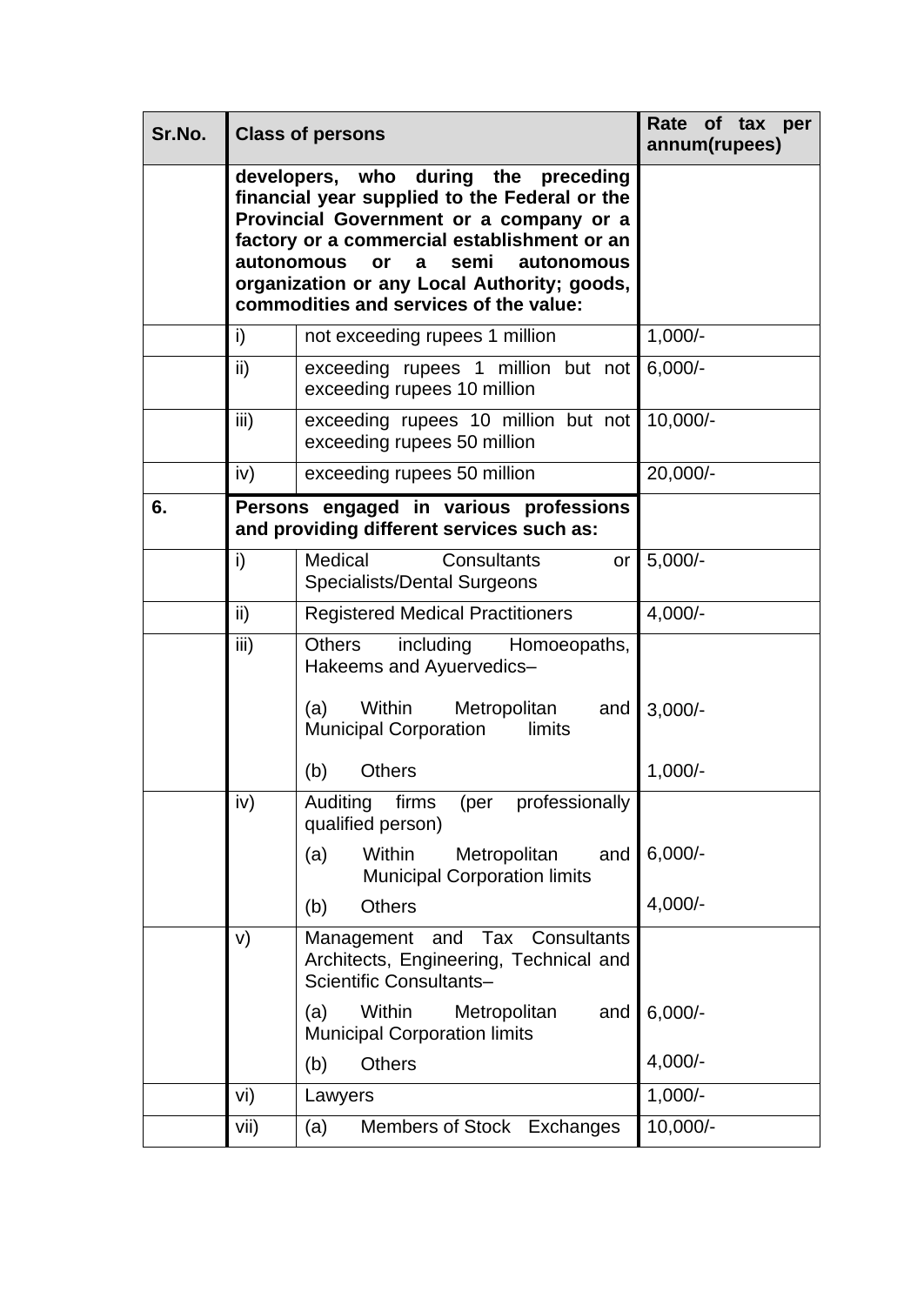| Sr.No. |       | <b>Class of persons</b>                                    |                                                                                    | Rate of tax per<br>annum(rupees) |
|--------|-------|------------------------------------------------------------|------------------------------------------------------------------------------------|----------------------------------|
|        |       | (b)                                                        | Money Changer:                                                                     |                                  |
|        |       | (i)                                                        | Within Metropolitan<br>and Municipal<br>limits<br>Corporation                      | $6,000/-$                        |
|        |       | (ii)                                                       | <b>Others</b>                                                                      | $2,000/-$                        |
|        |       | (c)                                                        | Motorcycle/Scooter dealers-                                                        |                                  |
|        |       | (i)                                                        | Within<br>Metropolitan<br>and<br>Municipal<br>Corporation<br>limits.               | $10,000/-$                       |
|        |       | (ii)                                                       | <b>Others</b>                                                                      | $6,000/-$                        |
|        |       | (d)                                                        | Motor Car Dealers and Real<br>Estate Agents-                                       |                                  |
|        |       | (i)                                                        | Within<br>Metropolitan<br>and<br><b>Municipal Corporation limits</b>               | $20,000/-$                       |
|        |       | (ii)                                                       | <b>Others</b>                                                                      | 10,000/-                         |
|        |       | (e)                                                        | Recruiting Agents-                                                                 |                                  |
|        |       | (i)                                                        | Within Metropolitan and<br>Municipal<br>Corporation<br>limits                      | $20,000/-$                       |
|        |       | (ii)                                                       | <b>Others</b>                                                                      | 10,000/-                         |
|        | viii) | road:                                                      | Carriage of goods and passengers by                                                |                                  |
|        |       | (i)                                                        | Within Metropolitan and 4,000/-<br>Corporation<br>Municipal<br>limits              |                                  |
|        |       | (ii)                                                       | <b>Others</b>                                                                      | $2,000/-$                        |
|        | ix)   |                                                            | Health Clubs and Gymnasiums-                                                       |                                  |
|        |       | (i)                                                        | Within Metropolitan and<br>Corporation<br>Municipal<br>limits                      | $4,000/-$                        |
|        |       | (ii)                                                       | <b>Others</b>                                                                      | $2,000/-$                        |
|        | X)    | Jewelers,<br>electronic<br>operators,<br>pesticide dealers | departmental<br>stores,<br>goods<br>cable<br>stores,<br>printing<br>and<br>presses | $2,000/-$                        |
|        | xi)   | Tobacco venders-                                           |                                                                                    |                                  |
|        |       | Wholesalers                                                |                                                                                    | $4,000/-$                        |
| 7.     |       |                                                            | Franchisee, Authorized dealers/Agents and                                          | $5,000/-$                        |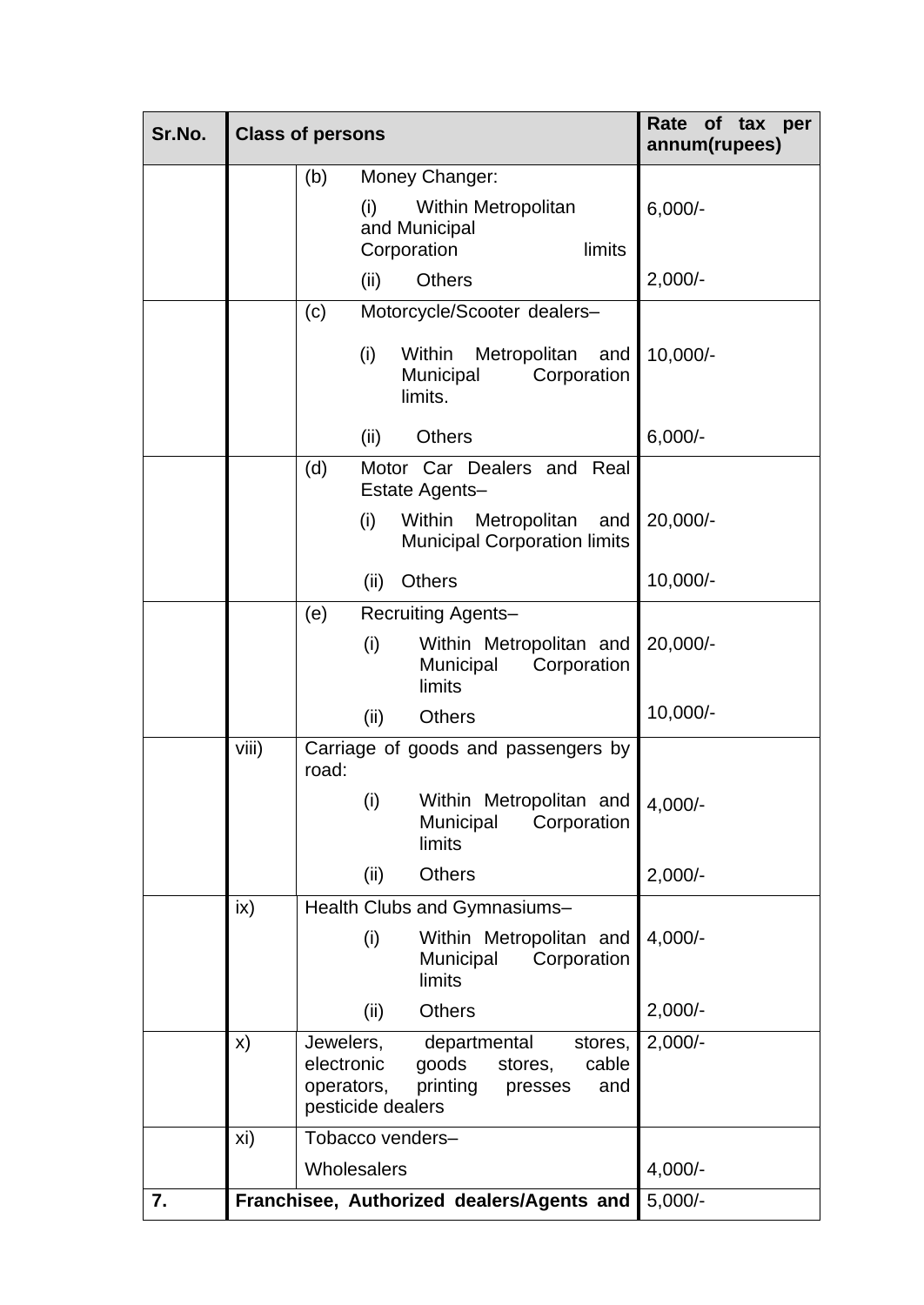| Sr.No.          | <b>Class of persons</b>                                                                                                                                                                              | Rate of tax per<br>annum(rupees) |
|-----------------|------------------------------------------------------------------------------------------------------------------------------------------------------------------------------------------------------|----------------------------------|
|                 | distributors                                                                                                                                                                                         |                                  |
| 8.              | <b>Property Developers / Builders &amp; Marketing</b><br>Agent/Company engaged<br>the<br><u>in</u><br>development marketing and management of<br>residential, commercial or industrial<br>properties | $50,000/-$                       |
| 9.              | Hotels, Hostels (except hostels owned and<br>operated by an educational institution itself)<br>/ Guest Houses / Motels / Resorts providing<br>lodging facilities                                     | $5,000/-$                        |
| 10 <sub>1</sub> | Restaurants / Eateries / Fast Food Points /<br><b>Ice Cream Parlors / Bakeries / Confectioners</b><br>/ Sweets Shops with air conditioning facility                                                  | $5,000/-$                        |

<span id="page-5-0"></span>**5. Amendments in Act I of 1997**.- In the Punjab Agricultural Income Tax Act, 1997 *(I of 1997)*:

(1) for the FIRST SCHEDULE, the following shall be substituted:

### **"THE FIRST SCHEDULE [see section 3 (1)]**

- **(1) Slab of total cultivated land, Rate of tax per computed Rate of tax per acre as acre irrigated land, by treating one acre of irrigated land as equal to two acre of unirrigated land, excluding mature orchards**.
	- (i) Not exceeding  $12\frac{1}{2}$  acres Nil.
	- (ii) Exceeding 12½ acres but not exceeding 25 acres Rs. 300/-
	- (iii) Exceeding 25 acres but not Rs. 400/ exceeding 50 acres
	- $(iv)$  Exceeding 50 acres Rs. 500/-

## **(2) Mature orchards** (i) Irrigated Rs. 600/- (ii) Unirrigated Rs. 300/-".

(2) for the SECOND SCHEDULE, the following shall be substituted: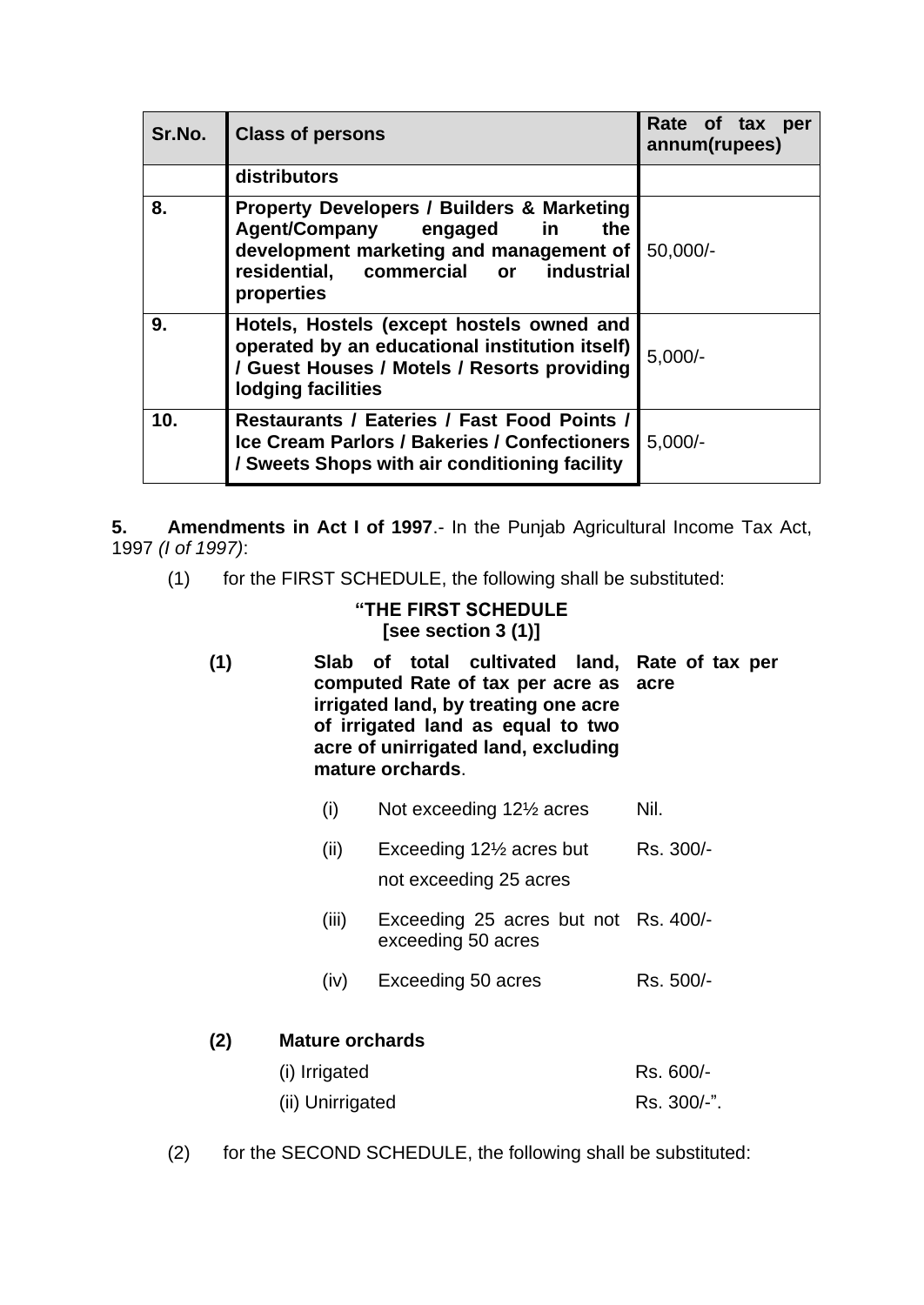### **"THE SECOND SCHEDULE [see section 3 (3)] RATES OF TAX ON TOTAL AGRICULTURAL INCOME**

The rate of tax on total agricultural income shall be as under:

- (1) Where the total income does not exceed 0% Rs.400,000/-
- (2) Where the total income exceeds Rs.1,000/- Rs.400,000/- but does not exceed Rs.800,000/-
- (3) Where the total income exceeds Rs.2,000/- Rs.800,000/- but does not exceed Rs.12,00,000/-
- (4) Where the total income exceeds Rs.12,00,000/- but does not Rs.24,00,000/ of the amount exceeding Rs.12,00,000/-
- (5) Where the total income exceeds Rs.60,000/- plus 10% of the Rs.24,00,000/- but does not exceed Rs.48,00,000/ amount exceeding Rs.24,00,000/-
- (6) Where the total income exceeds Rs. Rs.300,000/- plus 15% of 48,00,000/ the amount exceeding Rs.48,00,000/-".

<span id="page-6-0"></span>**6. Amendments in Act XLII of 2012**.– In the Punjab Sales Tax on Services Act 2012 *(XLII of 2012)*:

(1) In section 14, in subsection (2), after the full stop, the following explanation shall be added:

> "**Explanation**: The word "charged" used in this subsection means and includes the tax liable to be charged under this Act or the rules made thereunder.".

- (2) In section 16B, in subsection (1):
	- (a) in clauses (g) and (h), for the word "sixteen", the word "fifteen" shall be substituted; and
	- (b) for clause (n), the following shall be substituted:

"(n) goods and services not related to the taxable supplies made or services rendered by the registered person;".

(3) After section 24, the following new section 24A shall be inserted:

"**24A. Determination of minimum tax liability**.– Notwithstanding anything contained in section 24, where a registered person fails to file a return, an officer of the Authority, shall, subject to such conditions as specified by the Authority, determine the minimum tax liability of the registered person.".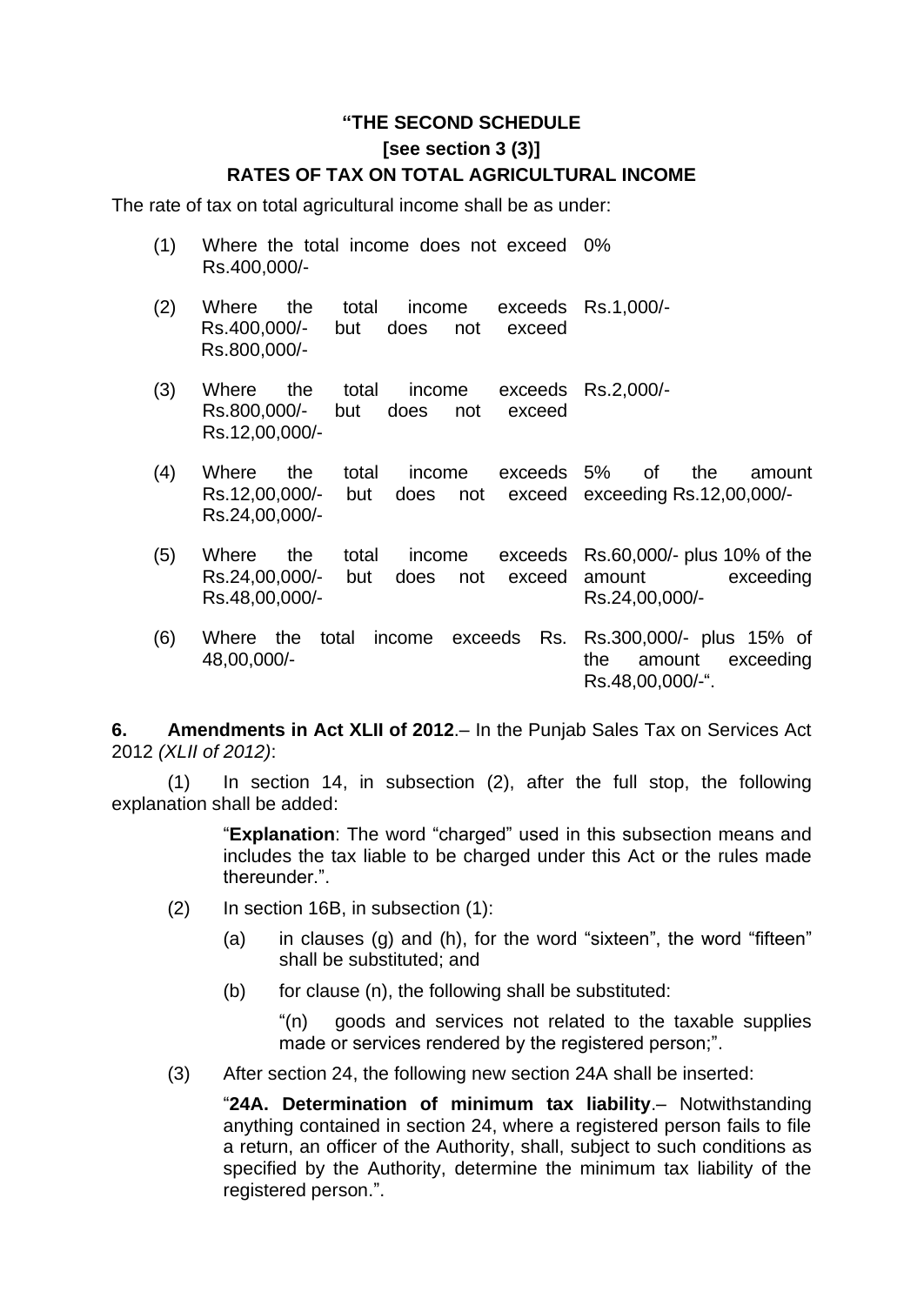- (4) In section 48, in subsection (2), in the TABLE:
	- (a) in entry number 2, in column 3, after the word "provided", the word "further" shall be inserted; and
	- (b) in entry number 9, in column 2, for the words "in connection with recovery of the tax", the words "or tempers a seal placed by an officer of the Authority" shall be substituted.
	- (c) after entry number 16, in column 1 to 4, the following new entries 17, 18, 19 and 20 shall be inserted:

| " $17$ | Where any person fails or<br>refuses to issue a tax invoice.                                                                                                                                                                                   | Such person shall<br>be liable to pay a<br>penalty of twenty<br>thousand<br>rupees<br>first<br>default<br><b>on</b><br>and fifty thousand<br>rupees for each<br>subsequent<br>default.<br>In case of three<br>of<br>such<br>acts<br>default,<br>the<br>business<br>premises shall be<br>liable<br>to<br>be<br>for<br>sealed<br>a<br>period which may<br>extend<br>to<br>one<br>month. | 30   |
|--------|------------------------------------------------------------------------------------------------------------------------------------------------------------------------------------------------------------------------------------------------|---------------------------------------------------------------------------------------------------------------------------------------------------------------------------------------------------------------------------------------------------------------------------------------------------------------------------------------------------------------------------------------|------|
| 18     | Where any person fails<br>to<br>intimate<br>change<br>any<br>in.<br>particulars<br>of<br>registration<br>including<br>the<br>particulars<br>relating to business address,<br>branches etc. within fourteen<br>days.                            | Such person shall<br>be liable to pay a<br>minimum penalty<br>of fifty thousand<br>rupees.                                                                                                                                                                                                                                                                                            | 25   |
| 19     | any person fails<br>Where<br>to<br>declare,<br>conceals<br>any<br>Οf<br>bank accounts<br>business<br>or<br>gives misleading declaration or<br>fails to intimate any change in<br>business bank account within<br>fourteen days of such change. | Such person shall<br>be liable to pay a<br>which<br>penalty<br>may range from<br>hundred<br>one<br>thousand<br>rupees<br>five<br>hundred<br>to<br>thousand rupees.                                                                                                                                                                                                                    | 25   |
| 20     | Where<br>either<br>person<br>any<br>avoids, defies, fails to comply<br>with electronic invoicing system<br>or issues invoices bypassing<br>the electronic invoicing system.                                                                    | Such person shall<br>be liable to pay a<br>penalty of up to<br>hundred<br>one<br>thousand rupees,<br>but not less than                                                                                                                                                                                                                                                                | 59A" |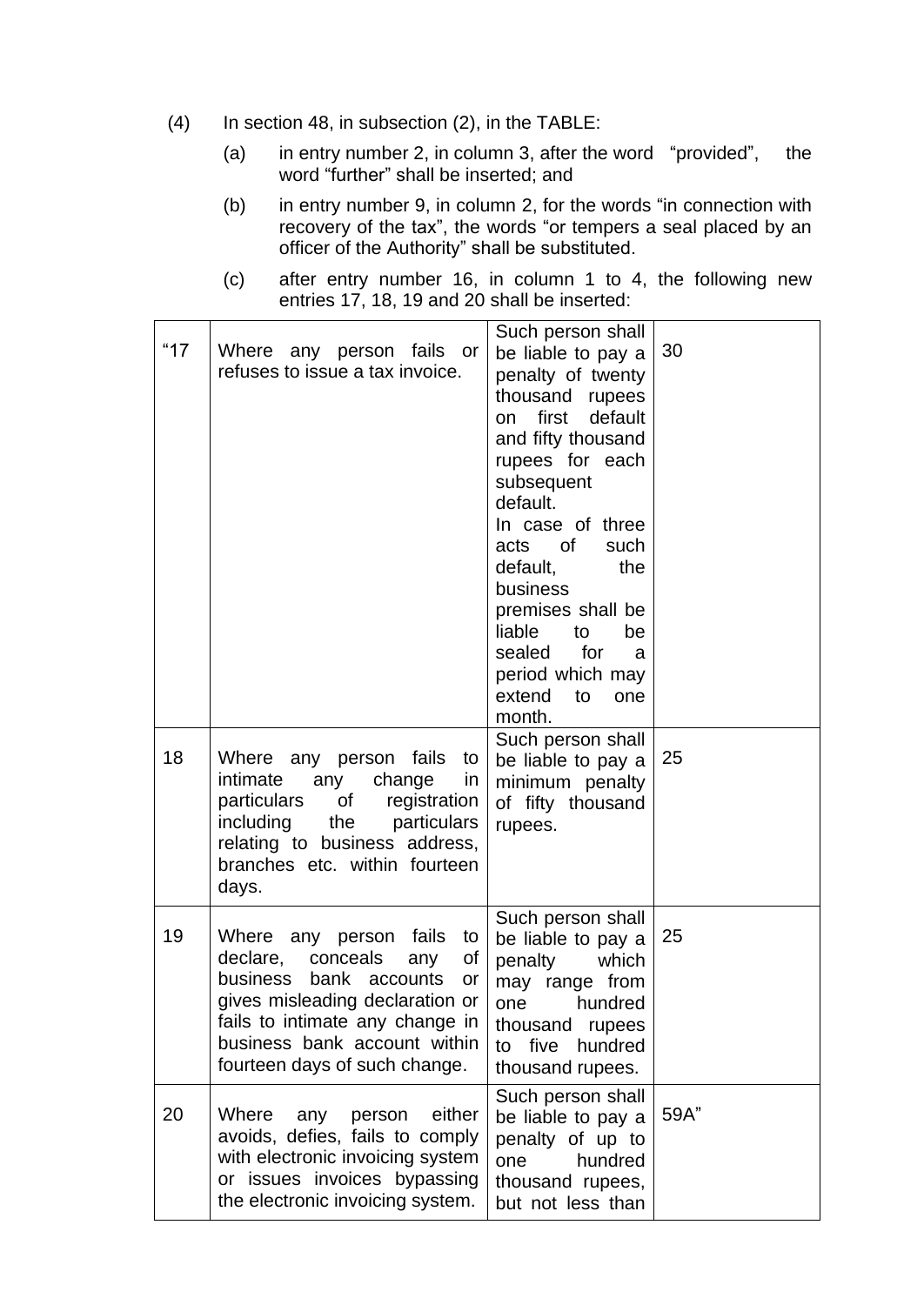| five<br>twenty       |  |
|----------------------|--|
| thousand rupees.     |  |
| In case of three     |  |
| consecutive          |  |
| defaults,<br>the     |  |
| business             |  |
| premises of such     |  |
| person may           |  |
| further be liable to |  |
| sealing for a        |  |
| period which may     |  |
| extend to one        |  |
| month.               |  |

(5) In section 59B, after subsection (2), the following new subsection (2A) shall be inserted:

"(2A) The Authority may, in the prescribed manner, devise, implement and declare mandatory an electronic invoicing system for issuance of tax invoices by a registered person or a class of registered persons or a service or a class of services.".

(6) In section 60, in subsection (1), for clause (d), the following shall be substituted:

"(d) **Other officers of the Authority**: Such cases or class of cases as may be prescribed by the Authority.".

(7) In section 66, for subsection (1), the following shall be substituted:

"(1) Any person including an officer of the Authority not below the rank of an Additional Commissioner, aggrieved by any order passed by the:

- (a) Commissioner (Appeals) under subsection (4) of section 64 or section 65;
- (b) Commissioner through adjudication under section 60 or 61; or
- (c) Authority under section 62,

may, within thirty days of the receipt of such decision or order, prefer an appeal to the Appellate Tribunal.".

- (8) In section 70, in subsection (1), in clause (c), after the words "bank accounts" the words "and recover the amount payable or recover such amount without attachment" shall be inserted.
- (9) In Second Schedule:
	- (a) at S.No.15, in columns 1 to 4, the following shall be substituted:

| "15" | Services provided<br>(i)                    | by 9807.0000           | (i) Eight percent                    |
|------|---------------------------------------------|------------------------|--------------------------------------|
|      | property developers, builders and           |                        | without input tax                    |
|      | and promoters (including their   respective |                        | adjustment<br>or o                   |
|      | allied services).                           | sub-                   | sixteen percent                      |
|      | <b>Excluding:</b>                           | headings<br>of heading | with input<br>tax<br>adjustment; and |
|      | purchase<br>Actual<br>value<br>or           |                        |                                      |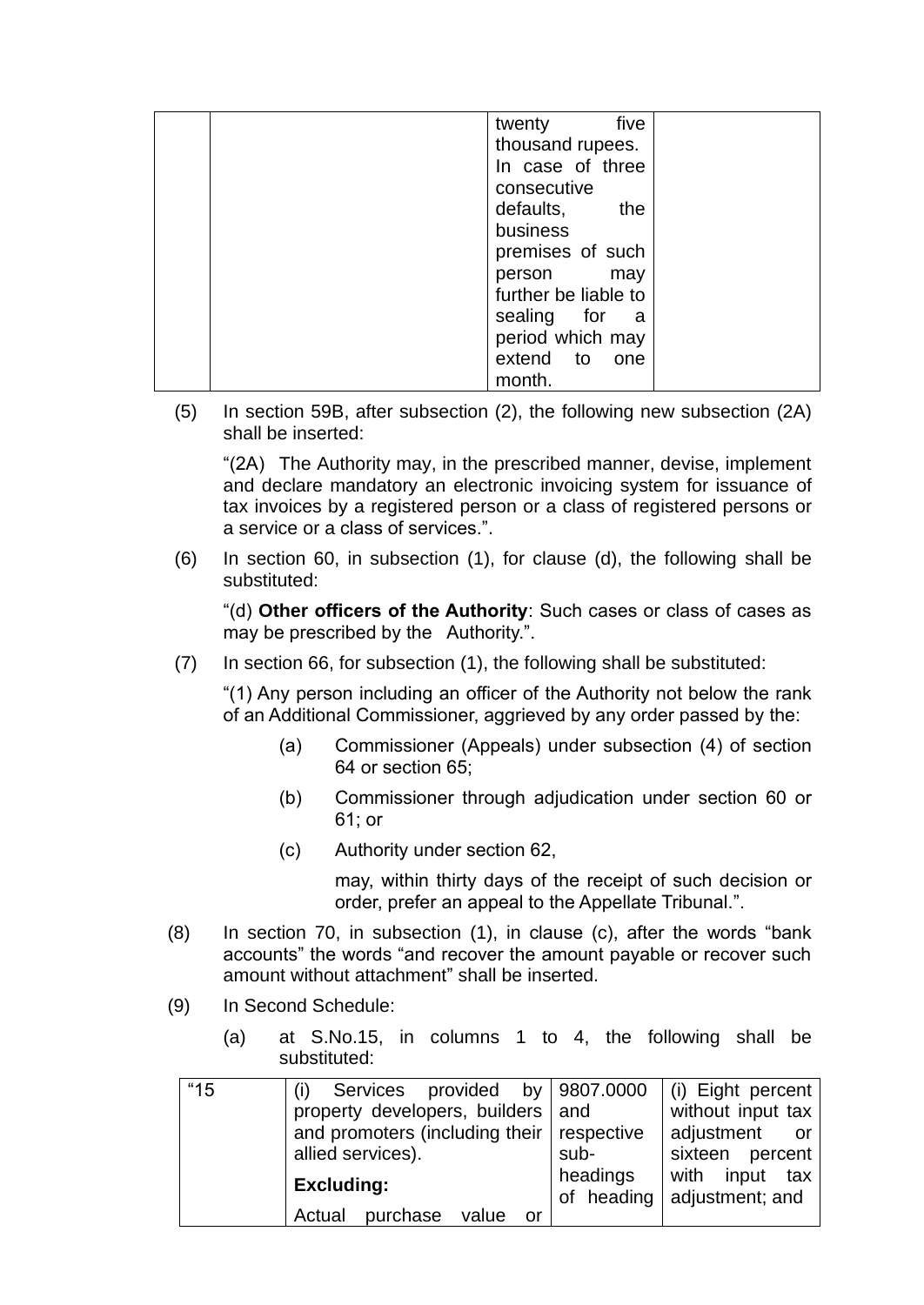| documented cost of land.                                                                              | 98.14 | (ii) Five percent                                                                         |
|-------------------------------------------------------------------------------------------------------|-------|-------------------------------------------------------------------------------------------|
| (ii)<br>Affordable<br>housing<br>services provided under<br>Government sponsored<br>housing programs. |       | without input tax<br>adjustment or<br>sixteen percent<br>with input<br>tax<br>adjustment; |

- (b) at S.No.34, in column 2, for the words "and interior decorators", the words "interior decorators and interior designers" shall be substituted;
- (c) at S.No.43, in column 2, after the words "games", the following expression shall be inserted:

",amusement parks, arcades and other recreation facilities,";

(d) at S.No.54, in columns 1 to 4, the following shall be substituted:

| "54" | Facilities for travel originating from 9803.1000<br>Punjab by Air for domestic and<br>international travel.<br><b>EXCLUDING:</b> | 9803.1100 | Five<br>percent<br>without input<br>tax adjustment"<br>and |
|------|----------------------------------------------------------------------------------------------------------------------------------|-----------|------------------------------------------------------------|
|      | Air travel services provided to Hajj or<br>Umrah passengers, diplomats and<br>supernumerary crew.                                |           |                                                            |

(e) after S. No. 63, in columns 1 to 4, the following new entries 64, 65, 66, 67 and 68 shall be inserted:

| 64 | designing and stitching<br>Dress<br>services.                                                                                                                                                                                                                                                                                                             | Respective<br>headings | <b>Sixteen</b><br>percent |
|----|-----------------------------------------------------------------------------------------------------------------------------------------------------------------------------------------------------------------------------------------------------------------------------------------------------------------------------------------------------------|------------------------|---------------------------|
| 65 | Rental of bulldozers, excavators,<br>cranes, construction equipment,<br>Scaffolding,<br>framework<br>and<br>shuttering, generators, storage<br>containers, Refrigerator, shelf or<br>rack renting, etc                                                                                                                                                    | Respective<br>headings | <b>Sixteen</b><br>percent |
| 66 | Services in respect of treatment of<br>textile, leather but not limited to<br>Dyeing services, Edging and cutting,<br>cloth<br>treating, water<br>proofing,<br>Embroidery, Engraving,<br>Fabric<br>bleaching, Knitting, Leather staining,<br>Leather working, Pre-shrinking,<br>Colour separation services, pattern<br>printing and shoe making services. | Respective<br>headings | <b>Sixteen</b><br>percent |
| 67 | Apartment house management, real<br>estate management and services of<br>rent collection.                                                                                                                                                                                                                                                                 | Respective<br>headings | <b>Sixteen</b><br>percent |
| 68 | Medical consultation/ visit fee<br>(i)                                                                                                                                                                                                                                                                                                                    | 9815.1000              | Five<br>percent           |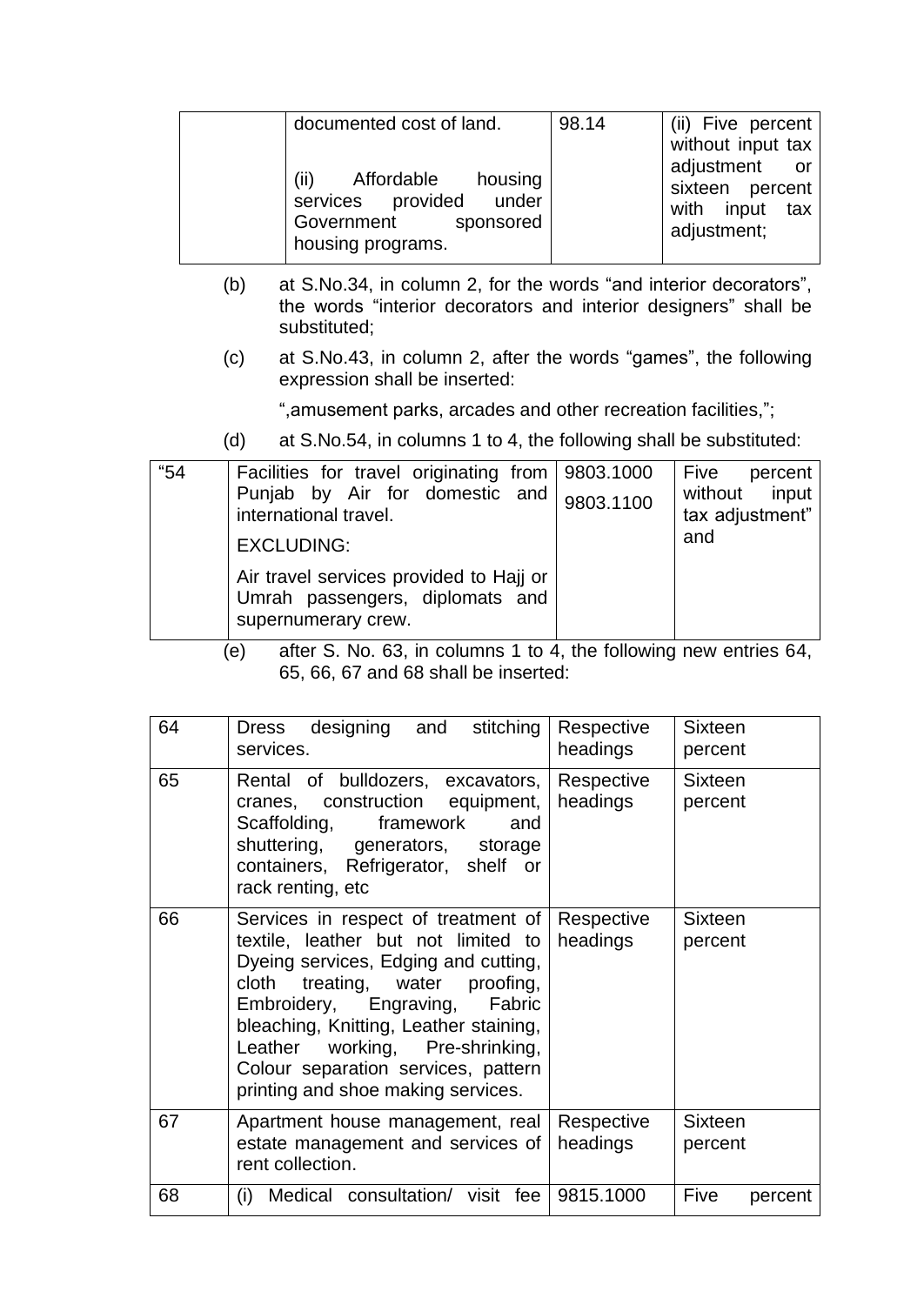| exceeding                                                                             | Rs.1,500 |  | per and other without | input |
|---------------------------------------------------------------------------------------|----------|--|-----------------------|-------|
| consultation/ visit of doctors, medical   Respective                                  |          |  | tax                   |       |
| practitioners and medical specialists.   headings.                                    |          |  | adjustment".          |       |
| (ii) Bed/ room charges of hospitals<br>exceeding Rs.6,000/- per day per<br>bed / room |          |  |                       |       |

<span id="page-10-0"></span>**7. Amendment in section 4 in Act XVII of 2014**.– In the Punjab Finance Act 2014 *(XVII of 2014)*, in section 4, clause (b) shall be omitted.

<span id="page-10-1"></span>**8. Omission of section 10 in Act XXXV of 2016**.– In the Punjab Finance Act 2016 *(XXXV of 2016)*, section 10 shall be omitted.

<span id="page-10-2"></span>**9. Omission of section 6 in Act XXXV of 2018**.– In the Punjab Finance Act 2018 *(XXX of 2018)*, section 6 shall be omitted.

<span id="page-10-3"></span>**10. TAX ON PROPERTIES OTHER THAN AGRICULTURAL LAND ABUTTING TO NATIONAL / PROVINCIAL HIGHWAYS AND WITHIN THE AREA OF MOTOR WAYS OUTSIDE THE RATING AREAS IN PUNJAB**.- (1) There shall be charged, levied, assessed and paid a tax at the rate of five percent of the Annual Taxable Value of all categories of properties other than agricultural land, outside limits of the rating area, abutting to national or provincial highway or part thereof or within the area of motorways, in such limits and lengths, as may be notified by the Government.

(2) The tax under this section shall be due from the owner or the occupant, jointly and severally to be charged, levied, assessed and paid in addition to any other tax charged and collected under any other law for the time being in force and shall be the first charge upon the property unit.

(3) The tax under this section shall not be leviable in respect of the buildings and lands:

- (i) Annual Taxable Value of which does not exceed rupees five hundred thousand belonging to a widow, a divorcee, a disabled person, a minor orphan or a female unmarried orphan upto the age of twenty five years;
- (ii) owned by Federal or Provincial Government; or
- (iii) exclusively used by public for worship.

(4) The tax, including surcharge, payable under this section, shall be administrated and regulated under the provisions of the Punjab Urban Immovable Property Tax Act, 1958 *(V of 1958)*.

(5) Notwithstanding any other provision of this section, the Government may, by notification in the official Gazette, exempt any property unit or persons, or classes thereof, from the whole or any part of the tax chargeable under this section, subject to such conditions and limitations as may be specified by the Government.

**Explanation**: A word or term used but not defined in this Act shall have the same meanings as defined in the Punjab Urban Immovable Property Tax Act, 1958 *(V of 1958)*.